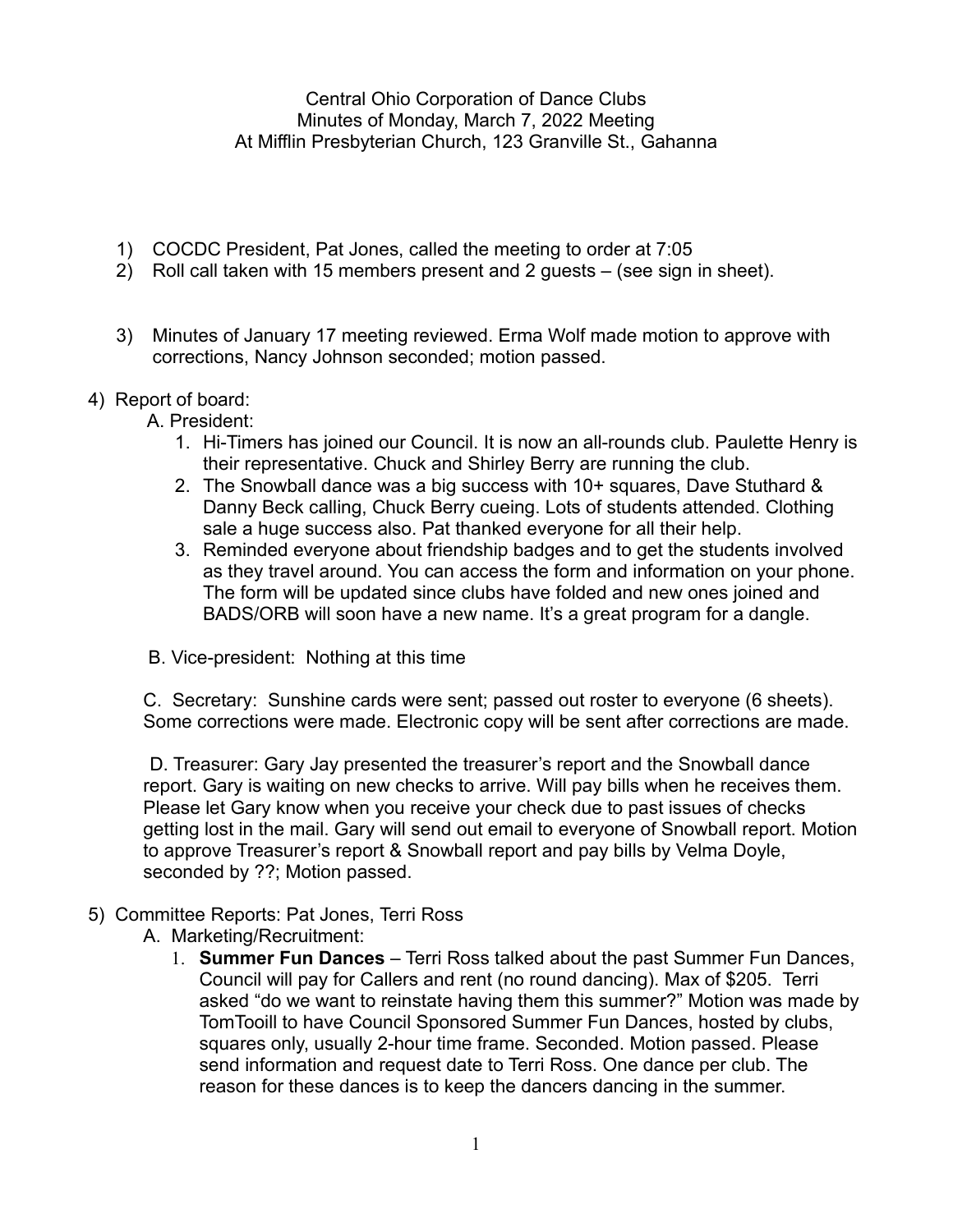2. **Summer Workshops –** Discussion if we need them this summer. Pat Jones explained that last summer they were very helpful and well attended because dancers were just getting back to dancing from the Pandemic and wanted and needed the refresher classes. This year is a bit different due to dancing for the past year.

## **Items to consider:**

- We will have the Summer Fun Dance and regular dances
- Clubs having their own sponsored workshops.
- $\cdot$  If Council did have these workshops, would they be free and where would they be? The Gahanna Church is not available this summer on Monday nights.
- Will Council accommodate different clubs having workshops throughout the summer in different locations?
- $\cdot$  This would be for June, July, August
- Workshops will be mostly plus calls with some mainstream

Pat Jones asked that everyone take this to their club and get their opinions and let us know what they plan on doing as a club and we will revisit at May meeting.

Tom Tooill asked if it was possible for Friendly Ties to still schedule a **Student Dance**. Terri Ross said yes if it doesn't conflict. Friendly Ties will have a Student Dance on Sunday, April 3<sup>rd</sup> from 7:00-9:30, with Tom Davis calling and Chuck Berry cueing.

Tammy Goodman asked the question – What month do most clubs stop having hi-lo dances? The general consensus is that April is the last month for hi-lo dances, however it is up to the individual clubs when they have them. Pat also reminded everyone that Buck and Does/Orbiting also have Mainstream dances on some Thursdays. They are also taking banner activities.

Nancy Johnson asked how does a club graduate students that are at 2 different levels of dancing. Some are proficient in Plus, some only Mainstream. Pat Jones said it is up to the club how they want to graduate students. However, she emphasized that it is important for the clubs to publish what level of dance they will be having in the summer so dancers will know if they can dance at that level. If a club wants to continue to have hi-lo dances in the summer that's perfectly fine but it needs to be published as such. LBJ/Westerville students will NOT graduate by May so will continue into the summer for a summer graduation. Westerville does not normally dance in the summer; however, they have 2 dances scheduled to help their students. They will be having hi-lo dances through June. They will post what level of dance on the calendar.

Pat Jones also brought up the questions of how does each club handle charging new students during the summer? Do we need to give the coupon to all students to get into a dance free? After much discussion it was decided to bring this back to the May meeting after clubs are able to discuss.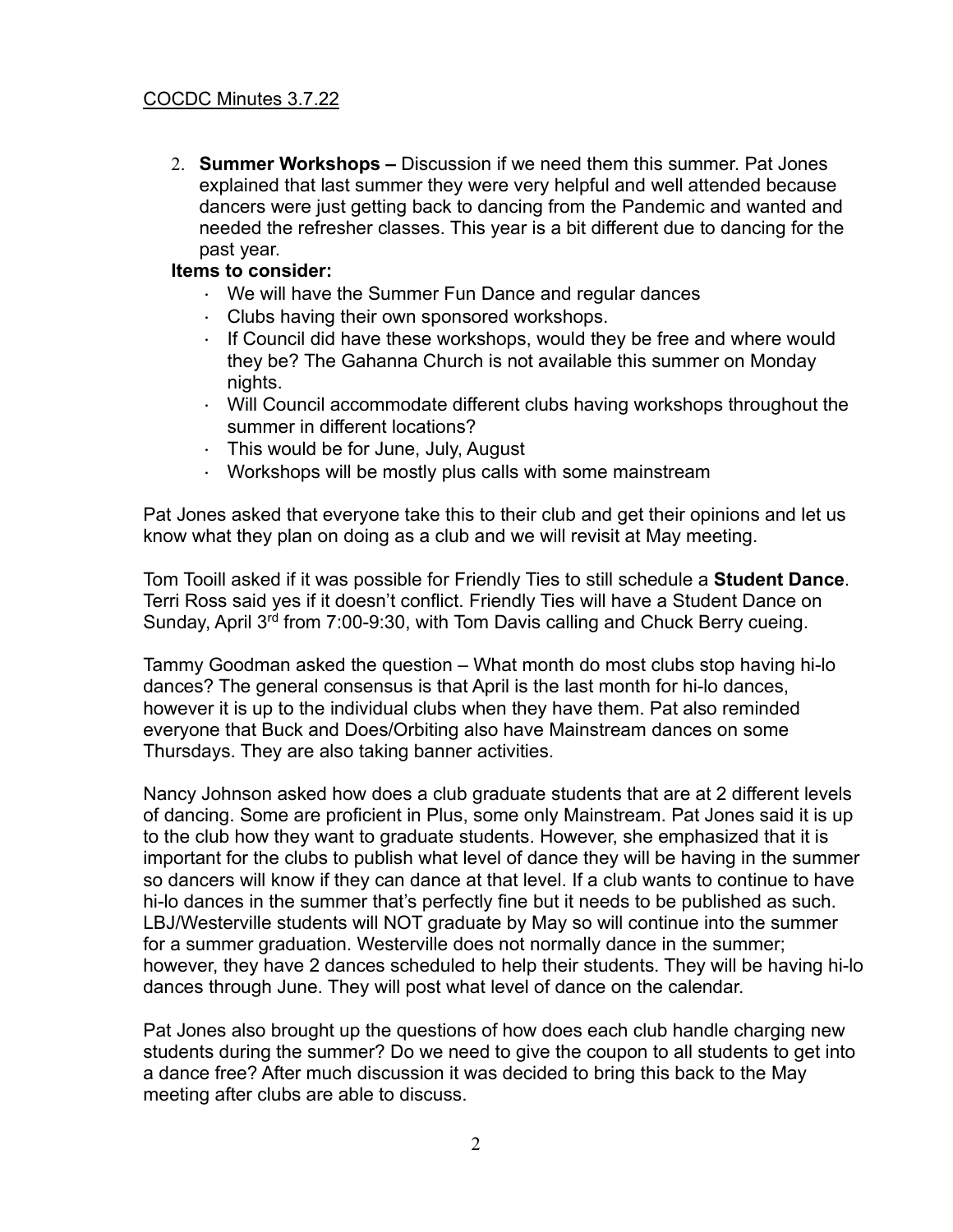- B. Ways & Means: N/A
- C. Special Dances**:** Terri Ross
	- 1. **Snowball** Terri thanked everyone for their help with set up and clothing sale. Terri Ross asked if Council would be willing to allocate the NET funds received from the clothing sale/gate to the 2023 Convention to help offset costs of flooring. Nancy Johnson made the motion, Mary Galentine seconded. Motion passed.

Terri asked everyone to ask their students how they liked the dance and give suggestions on how to make it better. Tammy Goodman mentioned that the sound was difficult. Everyone had a hard time hearing the callers.

- 2. **Honoree Dance** is April 23 from 7-10 p.m. at the Columbia Heights Methodist Church in Galloway. Tom Davis calling and Dave Blaskis cueing. This is a free dance. Working on the program. We will send out invitations to Past-Honorees, they will have ribbons; packaged food (clubs do not have to bring food). Flyer will be going out. Dance is FREE. Students welcomed.
- D. Convention (2023): Terri Ross

Terri introduced different stuffed bears that will be used to promote the convention and passed around to different clubs. Theme is "Salute to the Military". We will have a military parade at the 2022 convention on Saturday night. We hope to have a Veteran to carry each military branch flag and want everyone to wear Red/White/Blue. Nancy Johnson is the Publicity Chair so please let her know if you can be in the parade. It will last for 20 minutes. Mary Galentine reviewed what is involved in a State Convention for those that have not attended a convention.

Items already ordered:

- 1. Flooring
- 2. Shirts Committee will get them first; women's and men's sizes, embroidered. Ray Owens will have the shirts to order on weavethering.com. Please wear them all year to advertise the convention.
- 3. Badges

Vendors: we have 4 slots and Suzie Q will be there for badges.

Flyers: will be coming out soon

Times: something going on all day Friday and Saturday; tours, education, dancing, etc. Registration: Will begin at 9:00 Friday for the first time. You can sign up for 1-hour slots to work the registration desk. Let Terri know.

Entertainment: We would like to have a live band or entertainer. If you know of anyone, please let Terri know.

Convention (2022): Terri Ross

Terri explained that our Council will supply a raffle basket for the 2022 convention. It will be a theme basket promoting our convention in 2023.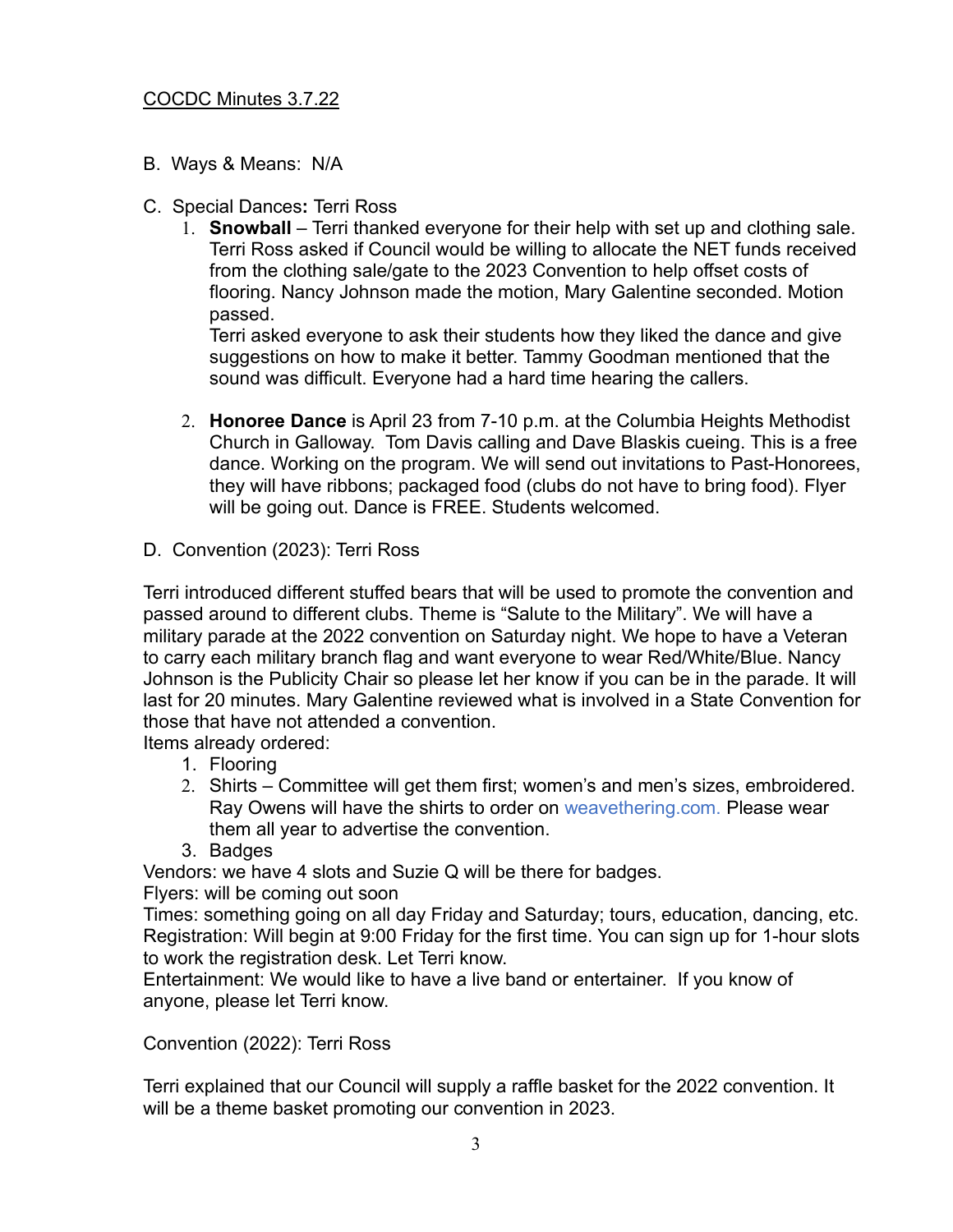Convention Committee will be planning 2 fund raising dances in 2022/23. One in Mansfield and one in Grove City. Terri stated that we would like to have clothing sale at each of these dances for money to be designated to the convention.

COCDC Minutes 3.7.22

E. State Corp: Mary Galentine & Dennis Budinski

State Corp meeting on February 6, 2022 via Zoom; Dues to State Corp (\$35.) due on or before May.

Let Mary G. know of any Sunshine cards that need sent and State Corp will also send a card.

Convention Procedure Sales and advertisement for upcoming (next year) can begin at the current convention on Friday of that convention.

Education for convention has been placed under a Special Events Chairman. The reason for needing Education is because the convention is identified as a 501(c) 3 educational non-profit organization. There should be 2-4 sessions of educational subject of your choice.

BRDC will have Harvest of Rounds on March 27, 2022 at the Gahanna Community Church. Levels 2, 3 & low 4.

Honoree winners will be posted on the individual Federation website- not State Corp. website.

State Corp. also has a Friendship dangle so please encourage your dancers to participate when traveling through the state. There are 6 Federations in the state of Ohio. Conventions are not included.

Honoree luncheon can be attended by anyone and is to honor each Federations Honoree person(s) held on Saturday of convention

Slate of officers for 2022-23 Board are:

President – Mary Galentine and Dennis Budinski - COCDC Vice President – Cathy Divens – Miami Valley Treasurer – Cindy Warner – Toledo Recording Secretary – Pat Jones – COCDC Corresponding Secretary – Irene Dommin – Akron

2024 convention – Dayton – Roaring in the 20's (cancelled from 2020)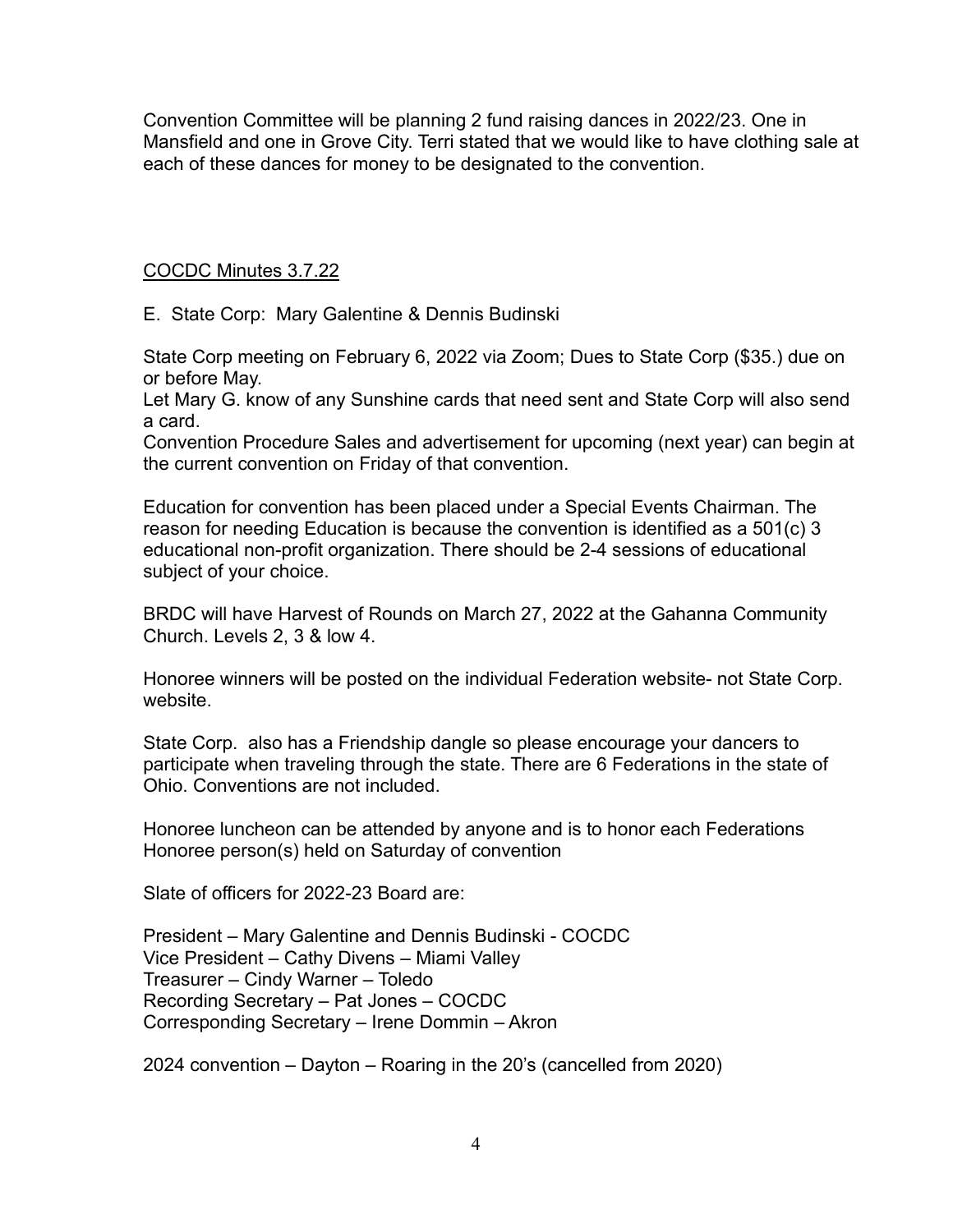F. Scheduling Coordinator – Terri Ross

Be sure to contact Terri when scheduling any special dances outside of your regular dances so that we can avoid conflicts with other club dances.

- G. Constitution & By-Laws Nothing at this time
- H. Insurance Velma

Be sure to contact Velma with information of new members joining your club. When students join, they have to be added immediately. The list needs to be up-to-date for insurance to be valid. Council will continue to pay for these additional people because we paid for all members for 2022 year. (They are grandfathered in).

I. Nominating - Nancy Johnson & Mary Galentine

Slate of Officers: Vice President – Terri Ross Treasurer – Gary Jay

No nominations from the floor. Sue Corbin moved to close the nominations and approve by acclamation. Erma Wolf seconded. Roll Call taken; unanimously approved.

Pat Jones asked for an Audit Committee. Dennis Budinski & Dave Sewell will serve.

- 6) Old Business:
	- A. Zoom account Paid through May 2022. Nancy Johnson made a motion that we have our May Council meeting via Zoom. Mona Porter seconded. Motion passed.
	- B. COCDC sponsored new dancer classes Bob Hindman of Westerville suggested that if we could secure 1 to 3 different places located throughout the city to hold classes for all clubs it would save a lot of money. There was much discussion about pros and cons. Items to consider:
		- Location and driving multiple locations needed
		- Instructors need to coordinate schedule and be the same at all locations
		- Instructor(s) approved by Council
		- Days of week
		- What do we charge students should still pay a fee
		- How do we get people to be enthusiastic about taking class?
		- Do we start classes different time of year possibly January so people don't have to wait a year if they want to learn.

Pat Jones asked that everyone take this back to their club to find out what they would like to do. We will form a committee to begin investigation of this issue.

We can ask Don Karger from Johnny Appleseeds to come speak about marketing also.